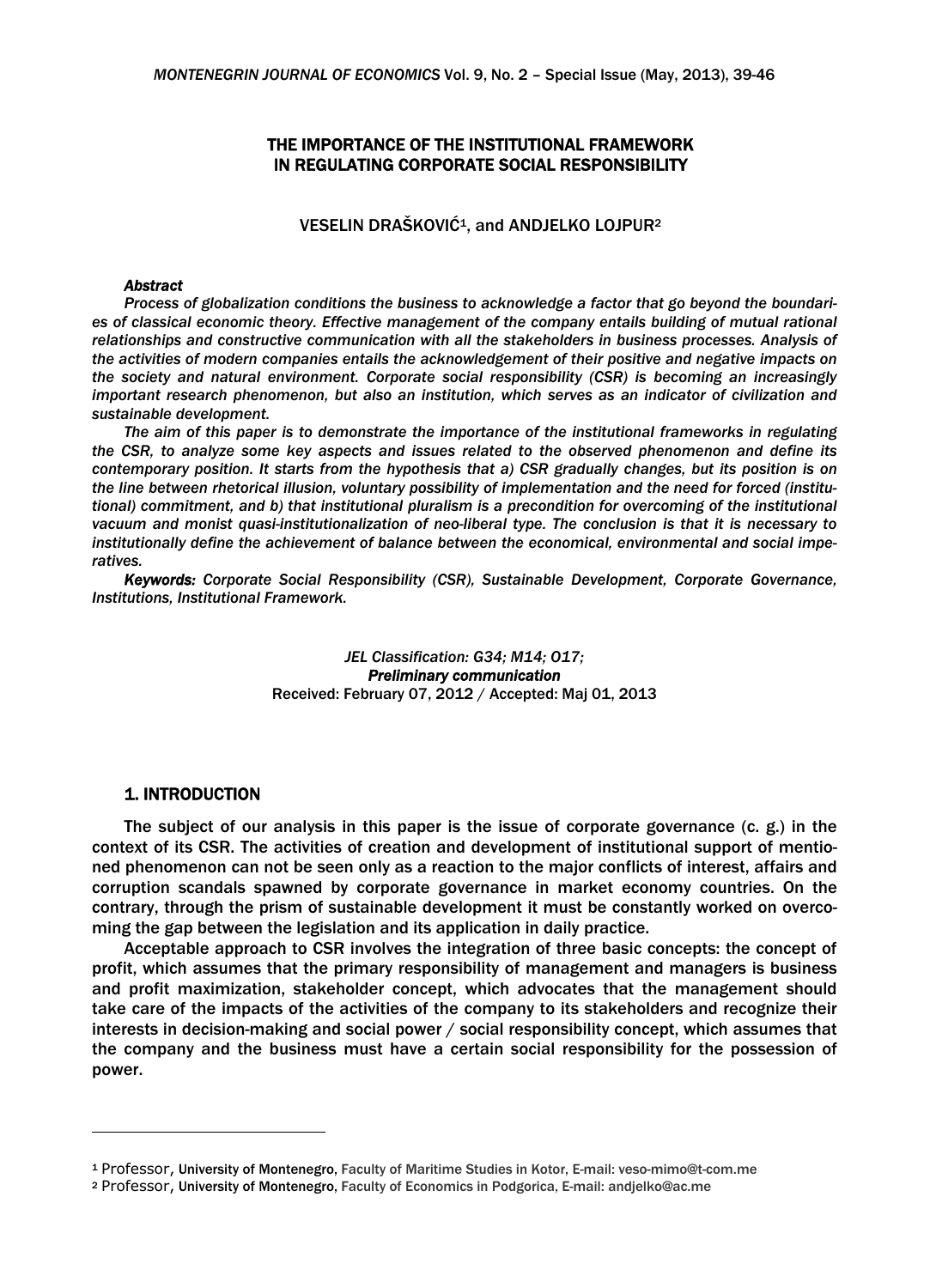# 2. LITERATURE REVIEW

Institutional aspects are emphasized in the beginning of the introduction of corporate governance and the formation of the modern corporation. In fact, from the moment of which the owners were no longer be personally responsible for the obligations or for any other obligation that a company can create (limited legal responsibility), i.e. occurrence of the separation of the ownership function from the function of administering the firm's resources. Above phenomenon are identified by A. Berle and G. Means (1932) as one of the most important in economic history. In this way, the modern corporation is formed as an intermediate institutional management mechanism, which has a duty to diversify risk and reduce the cost of capital, although it creates a natural conflict between those who bear the risk (shareholders) and those who run it (managers).



Figure 1: The structure of corrected of the Berle and Means modern corporation

Source: M. Drašković, and A. A. Lojpur, 2013.

Analysis of various theoretical models (ownership theory, stakeholder theory, agency theory, stewardship theory, institutional theory, and others) of modern corporation and corporate governance clearly indicates the dominant role of institutional factors in their formation and development.





Source: Ibid.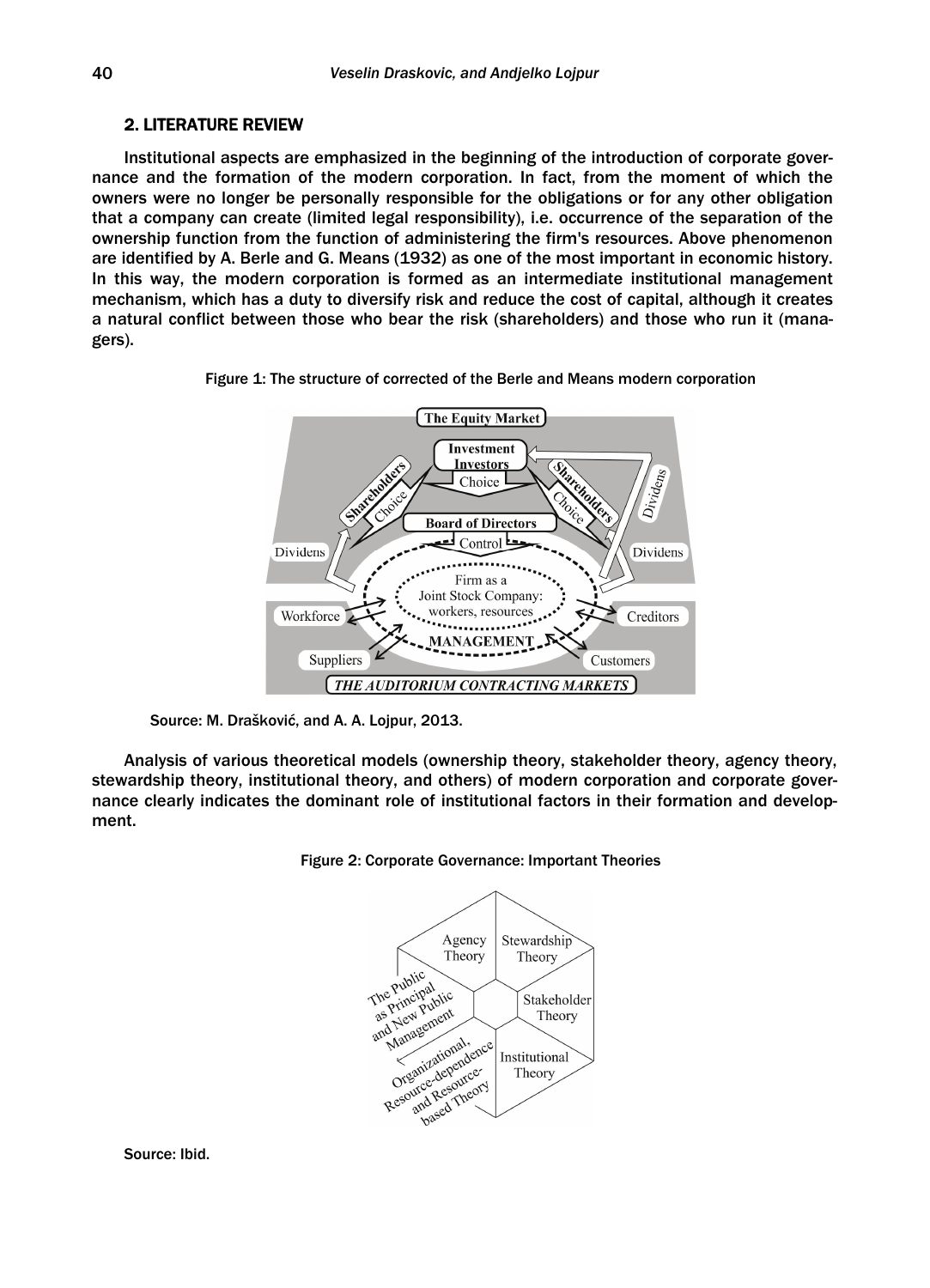For institutionalists, corporate governance concerns "*the structure of rights and responsibilities among the parties with a stake in the firm*" (Aoki, 2000, p. 11). From the viewpoint of comparative institutional analysis employing game theory, corporate governance is seen as "self*enforcing mechanisms that govern (such) strategic interactions among the players*" and is defined as "*a set of self-enforceable rules (formal or informal) that regulates the contingent action choices of the stakeholders (investors, workers, and managers) in the corporate organization domain*" (Aoki 2001, p. 281).

An approach Aguilera and Jackson (2003) which emerged from institutional theory is "actorcentered institutionalism", which explains firm-level corporate governance practices in terms of institutional factors that shape how actors' interests are defined and represented. They describe corporate governance and the institutional domains shaping it as having three dimensions management, capital and labor (Figure 3).





Source: Aguilera & Jackson, 2003.

The stronger movement for socially responsible corporate governance has started in the late 20th and early  $21^{st}$  century which includes the protection of the interests of all institutional actors and all institutional levels of corporate governance.

In the introductory part of the *Principles of Corporate Governance* (OECD, 2004, p 9), the emphasis is put on the importance of the legal, institutional and regulatory framework for corporate governance: "It provides guidance and suggestions for stock markets, investors, corporations *and other stakeholders in the process of developing good c. g*." ... The pluralistic economic institutional framework it is impossible to make corporate management become the "*synergy between macroeconomic and structural policies in achieving basic objectives of development policy ... and a key element in improving economic efficiency and growth as well as increasing of confidence of investors ... and the level of trust necessary for proper functioning of the market economy*".

New Institutional Economics (NIE) it is a multilevel concept, which means that institutions can be defined at the level of macro-conditions, markets, at the firms. NIE is concerned with the choice of a governance structure of economic actors under a given institutional environment, as well as with the effects that various institutional environments have on economic performance and development, and the change of these environments over time (Draskovic, and Stjepcevic, 2012, p. 28).

The NIE of studying organizations has been informed by themes of control and coordination that fall within the domain of corporate governance, which broad definition is exploring the implicit and explicit relationships between the corporation and its constituents. The NIE of North and Williamson have offered frameworks regarding the role of institutions in c. g. that are rooted in a rational actor model of the corporation. North argues that a national system of c. g. may be seen as an institutional matrix that provides both the roles to the players and the goals to be pursued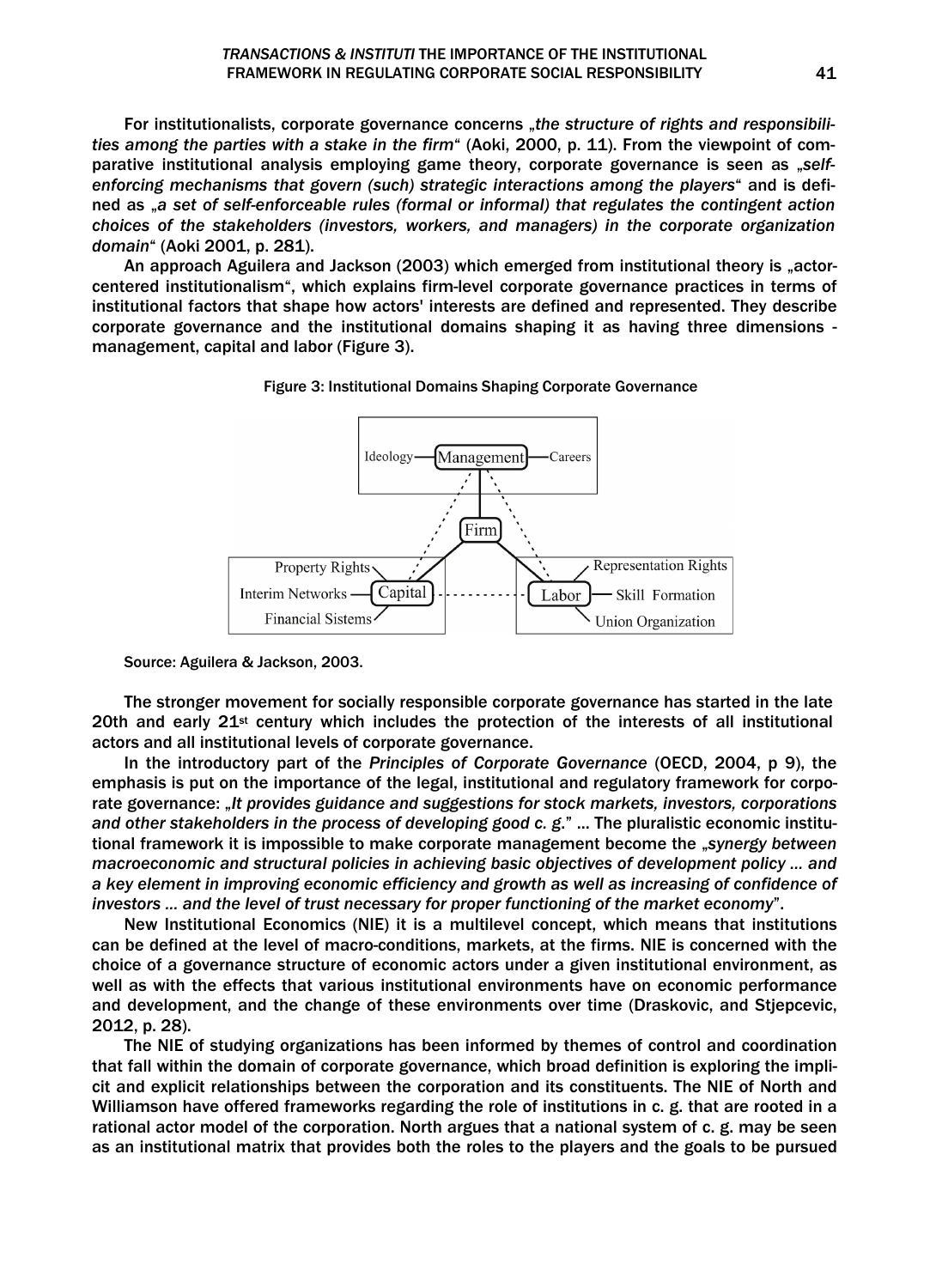by the corporation. Williamson acknowledges the embeddedness of c. g. arrangements in larger, society-wide systems of institutions (according to: Fiss, 2008, pp. 389-390).

Institutions, whether formal and/or informal, create a governance structure at different levels of interaction within an economy. One important level of interaction is the corporate. Discussions about the nature of the institutional setting at the corporate level, have recently received much attention in both academic and policy making circles. According to many authors, specific institutional frameworks should be in place in order to be able to support a strong c. g. framework.

Zingales (1997, p. 3) defines c. g. as "the complex set of constraints that shape the ex-post bargaining over the quasi-rents generated in the course of a relationship". These constraints are largely determined by the institutional setting, which may influence contracting relationships between various parties (Postma, Hermes, 2002, p. 3). Dixit (2009, p. 5) considers that the economics institutions are conducive to good c. g. In opinion V. Nee (2003, p. 26) the institutional environment presents the formal regulatory rules monitored and enforced by the state that govern property rights, markets and firms. It imposes constraints on firms through market mechanisms and state regulation, thus shaping the incentives structure.

## 3. THE INSTITUTIONAL FRAMEWORK OF CORPORATE GOVERNANCE AND CRS

It is not disputable that the power of corporations grew out of the exploitation of social resources. In economic jargon, this means that the Pareto optimum is not being respected, as the private interest is being forced to the detriment of the public interest. The former is possible only in conditions of fiasco of social and economic institutions. The establishment of an institutional framework and its appliance is a prerequisite for CSR. Because many "morbid" disorders of corporations are evident, relating to

- a) indifference to the feelings of others,
- b) inability to maintain stable and enduring social relationships,
- c) indifference regarding the safety of others and
- d) dishonesty (repeated lies and deception of consumers, the society etc.).

Whether CSR category may be more a necessity or is it the result of consciousness and notions of responsibility and ethics, or be subject to strict institutional changes (orders)? It seems that for the salvation of the planet and of humanity, the third variant must be imperative for the sustainable development. In the part relating to the principles of CSR, in addition to general views, seven principles have been set out in detail: accountability, transparency, ethical behavior, respect for stakeholder interests, and respect for the rule of law, respect for international norms of behavior and respect for human rights. These principles are not a substitute for legal obligations arising from the *"rule of law*". They serve as "helpers" to give responsibility a moral component in addition to legal.

With this very statement, one enters the institutional zone, which generates the behavior of all participants of economic activities and their relationships. Because they are implemented within the constraints, which are conditioned by the institutional structure of society and which narrow the field of individual and corporate choices. Effective institutional environment is able to reduce the negative consequences of opportunistic behavior of corporations, because its basic element - the norm, is understood as a rule of conduct and  $/$  or an obligation, generating the penalties for non-compliance. The norm is based on the principle of obligingness and as such represents a complete opposite of the voluntary principle, which characterizes CSR.

C. g. is the set of processes, customs, policies, laws and institutions affecting the way in which a corporation is directed, administered or controlled (Tchouassi, Nosseyamba, 2011, p. 198). C. g. institutions are those that determine the playing field of internal and external stakeholders in the firm. Corporate governance can be considered as a form of institutional design. These institutions are mainly path-dependent (historically determined) and mostly determined by the institutional context. C. g. contains both internal and external control relationships. Relations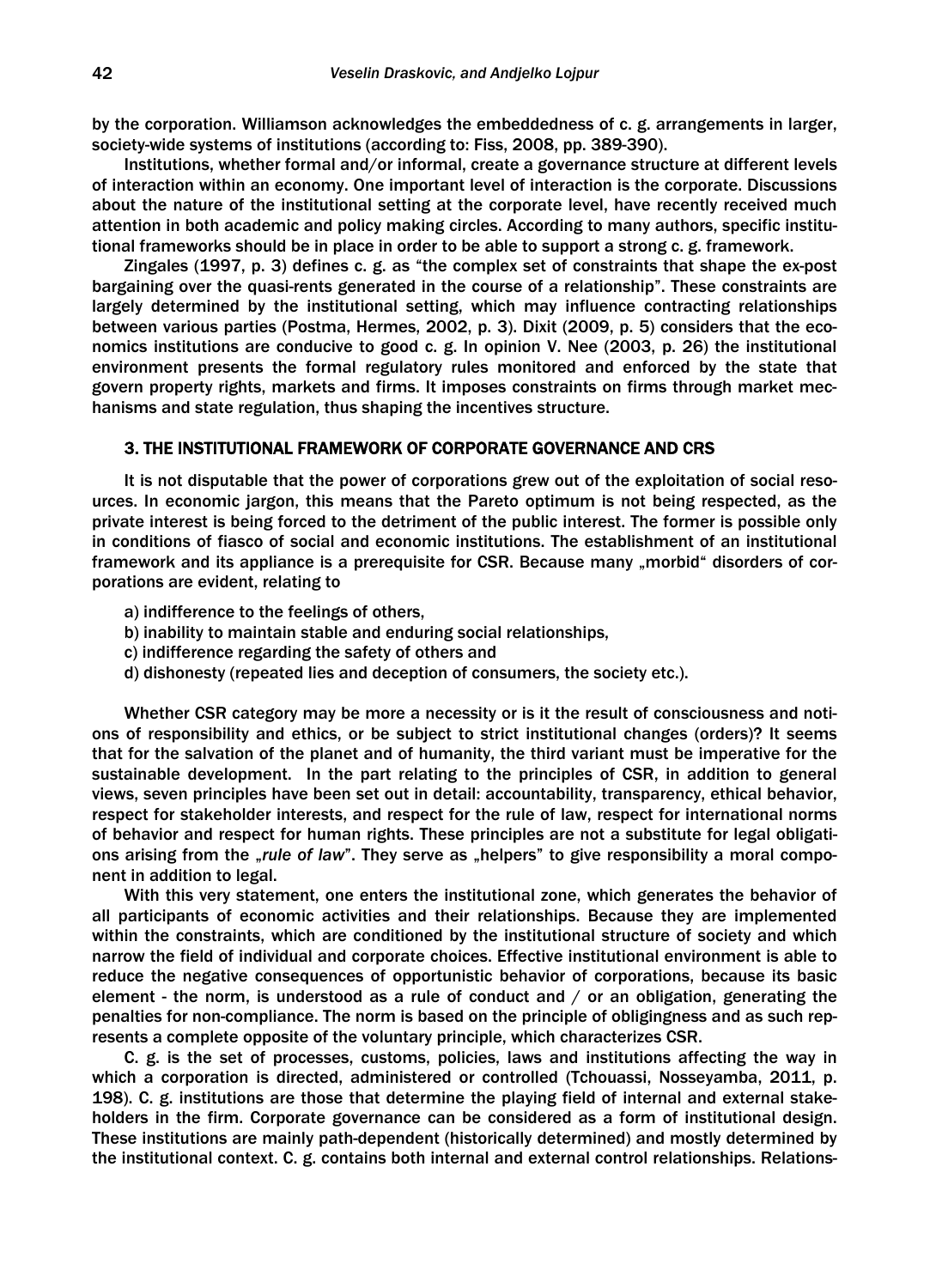hips between the internal and external control mechanisms reflect the interplay between internal institutions and external forces (notably policy, legal, regulatory, and market forces).

Next to the above mentioned control relationships, which are generally more formal in character, there may be informal institutions that play a role in c. g. They may be firm specific norms and values, management ethos and codes of conduct in business, as well as more general norms and values existing in society at large, self-regulation within a certain industry, and the reputation of a firm in its relations with its competitors, suppliers and customers. C. g. institutions are aimed at supplementing formal contracts between different stakeholders.

| <i><b>Institutions</b></i> | Internal control                                                                                                           | <b>External control</b>                                                                                                                                                                                                                                                                                                                                                                           |
|----------------------------|----------------------------------------------------------------------------------------------------------------------------|---------------------------------------------------------------------------------------------------------------------------------------------------------------------------------------------------------------------------------------------------------------------------------------------------------------------------------------------------------------------------------------------------|
| Formal                     | Supervisory board; Mana-<br>gement team; Sharehol-<br>ders; Workers council; Gui-<br>delines and authority rela-<br>tions. | Competition authorities; Laws on, e.g., property<br>rights, bankruptcy and insolvency procedures, and<br>rules regulating enforcement; Exchange rules (stock<br>exchange); Accounting standards, and auditing and<br>disclosure principles; Reputational agents (financial<br>analysts, accountants, and the like); Institutional<br>organizations like Central Banks, OECD, World Bank,<br>EBRD. |
| <b>Informal</b>            | Firm specific norms and<br>values; Managerial ethos;<br>Codes of conduct                                                   | Self-regulation in a sector; Reputation (trust);<br>Societal norms and values.                                                                                                                                                                                                                                                                                                                    |

Table 1: Internal and external corporate governance institutions

Source: Postma, Hermes, 2002, p. 5

# 4. TRANSITIONAL BRAKES OF CORPORATE GOVERNANCE

According to the WEF's *Global Competitiveness Index* 2011-2012, which covers 142 economies of the world, all members of the former Yugoslavia take fairly low places(from 57-100). According to selected institutional indicators, related to c.g., the situation is also unfavorable. Basically they have in common the following problems: unstable and non-transparent institutional framework, insufficient knowledge, a high degree of ownership concentration, the possibility of expropriation of small shareholders, underdeveloped capital markets, short business practice, the agency problem between the majority owners (shareholders) and minority owners (shareholders), unprofessional management and the gap between formal regulations and substantive practical application of regulations and institutional arrangements.

In most transition economies, there was no "creative destruction" in are of economic institutions, but there was the inconsistent, non-transparent, interest-motivated quasi-monist improvisation. It has caused a lot of confusion and negative consequences. Some interest-oriented alibieconomists (alibi-reformers) rhetorically substitute institutions by quasi-institutions, replacing the thesis. Therefore, the retrograde transition processes and corporate governance deficit is blamed by "*populists and nostalgics of the previous system*." Searching for the causes of the crisis and the transition of corporate governance out of institutional area does not make sense. Some individuals ignore clear distinction between some real economic institutions and their quasisubstitutes (eg market and distorted market structure, competition and monopoly privileges, conditions for mass entrepreneurship and individual pseudo-entrepreneurship, mass unemployment and individual overwork, regular business and non-market wealth, freedom and captivity, and full-blooded market, corporate governance and management of informal groups, etc).

The alleged commitment of some economists- reformer of (neo) liberalism, is not in compliance with their non-market monopolistic preferences, anti-institutional arrangements and nonmarket acquired wealth. Transparent sheath this sort of individualism is highly interest-oriented and limited to a narrow layer of privileged individuals. Reduction of the individual basis of social development has become a permanent and negative sign on the way into the present and future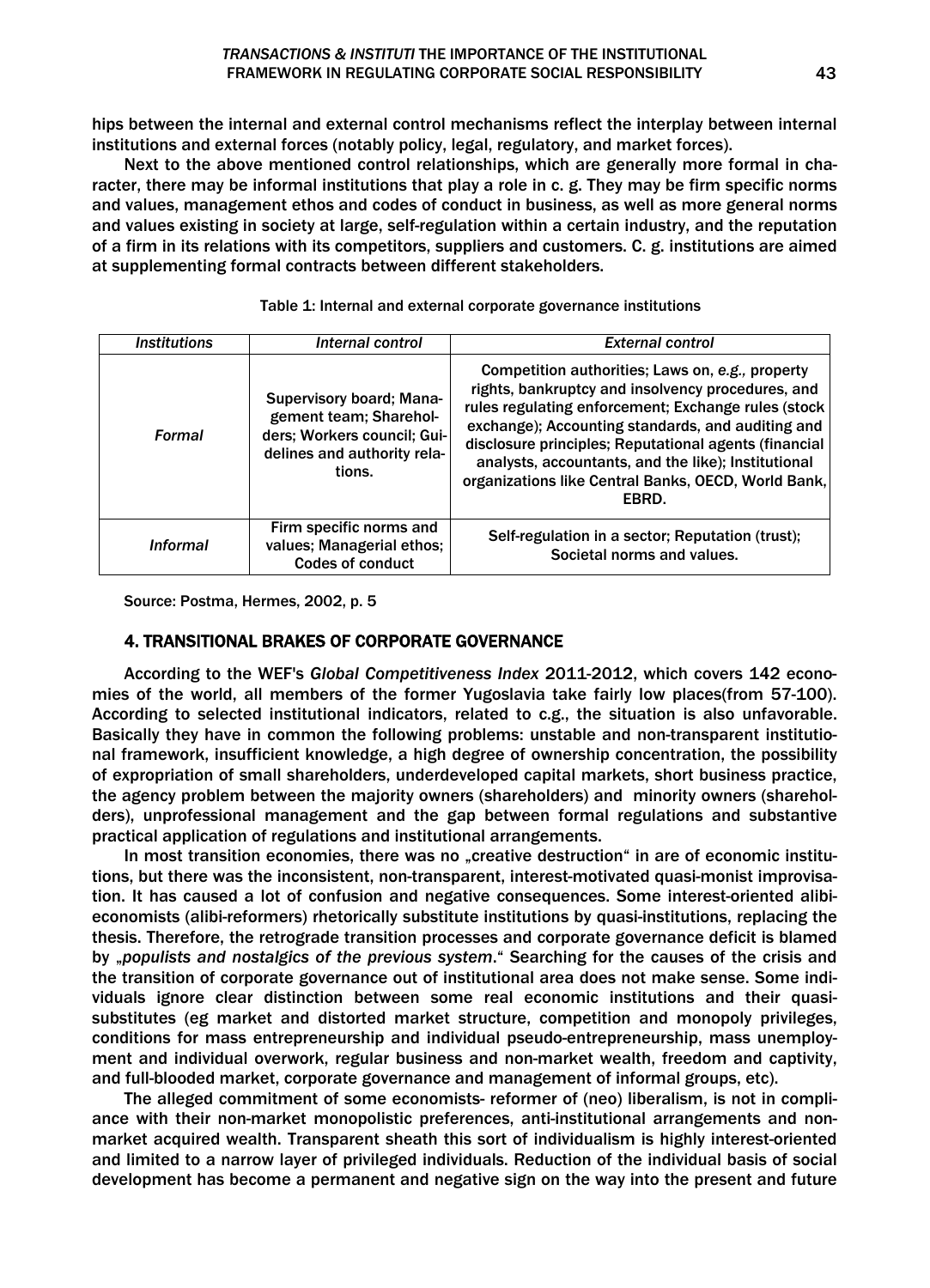crisis. Institutionalized individualism of all (and not just the privileged) means freedom of choice for all. Only it can be a basis for the healthy entrepreneurship development, corporate governance and ownership efficiency.

Practice has proved that the annuity oriented behavior, the gray economy, "good players" and their "relationship" simply substitute the institutional and corporate behavior. It has been the way that shareholders lose their shares and dividends instead of corporate governance. Inconsistent and destructive institutional imitation and improvisation are directly affected on equality of conditions in the acquisition of private property, competition, distribution of wealth, etc.

 Specific institutional braking mechanism can be described as a quasi-institutional monism. Market regulation (generated in neo-institutional economic policy) actually does not work even close to the real capacity, but in reduced various forms of substitution and deformed structures, which are under the direct influence of informal and alternative institutions. In such a reducing macroeconomic conditions is not possible to establish a favorable environment for microeconomic effects of corporate governance. Quasi-institutional have blocked principles proclaimed monism market (competition, efficient owners, private business as a mass categories, etc.) as well as innovation processes, knowledge, economic restructuring, etc. The result is *guild capitalism* (Berglöf and E. von Thadden, 1999) in which the usual private firms are favored by political figures.

This eliminates the possibility of the formation of corporate governance. Subjective regulators ignore the institutional norms of behavior. Perverted and reduced individualism arises as a civilization and a social norm. All real institutional concepts are blocked and modified by various political decisions and by interests of the "*reform creators*." In this way they block corporate governance, the creation of competitive practices and competencies, economic growth and development.

Quasi-neoliberal economics has shown that ignoring corporate governance, through the creation and operation of strong linkages between firms, banks and state-party authority, to giving selectively loans on very favorable terms and to privileged companies, giving a number of projects to the same individuals, expands business based on asymmetric information, the artificial devaluation of property, inflationary credit, market monopoly and corruption.

C. g. in most countries of the former Yugoslavia began to form in parallel with the privatization process, which allowed the increase of property. All attempts to improve the business environment for the improvement of c. g. have not led to satisfactory results. They have not followed the modernization of company legislature aimed at strengthening the rights of shareholders. Why? Because in the real institutional framework, numerous forms of quasi-institutional, alternative and informal substitutes existed and functioned, which objectively significantly affected the compliance with the strict rules of the game and constrained the development of c. g. It is in observed transition countries should be based on four basic principles: fairness, transparency, management responsibility to the owners and responsibility of the company before the surroundings. However, already at the first step, the ownership transformation led to the breach of mentioned principles. Privatization does not only stand for the transfer of property rights from the state to private investors, but also a change of control and management in enterprises, protection and specification of property rights, increase of enterprise efficiency etc. Obviously, the consistent application of the principles of c. g. requires a long process, in which the legislation will be changed, as well as business practices, business standards and ethics, etiquette, etc.

The main problems of c. g. in the considered countries are: abuse of shareholders' rights, non-transparent ownership structures, direct connection between control and property, inadequate and inexperienced corporate bodies and minimizing the value of the shares of minority shareholders.

### 5. CONCLUSION

Specifics of particular models of c. g. and appropriate CSR are predominantly conditioned by the character of relations between the two environments - corporate (voluntary, based on market laws) and institutional (binding, based on the regulations and standards). It can be assumed that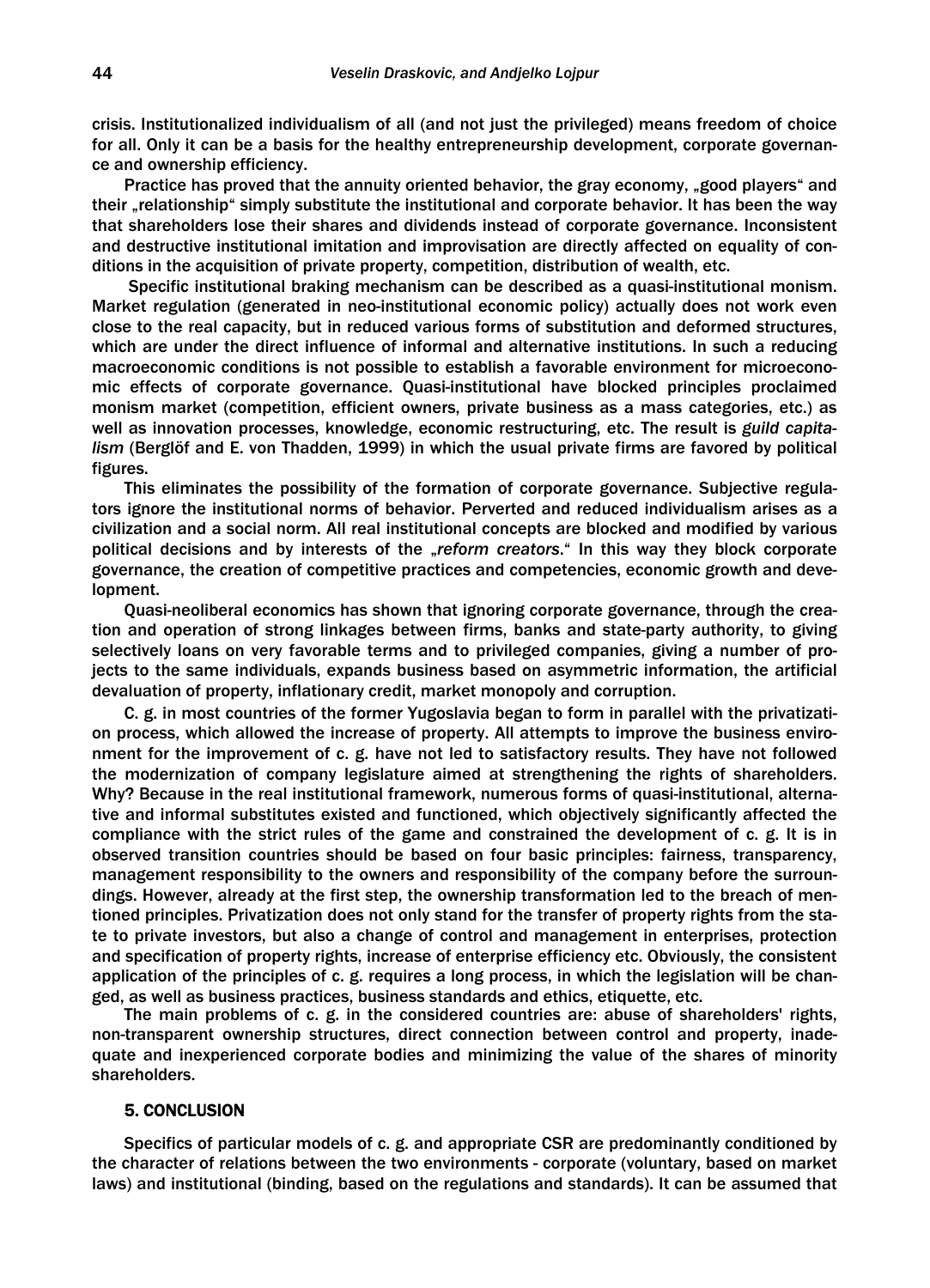in the future all models of CSR that prefer sustainable development will be increasingly leaving the first zone and accept the rules of another environment.

Our analysis has confirmed the initial hypothesis that CSR gradually changes, but its position is still at the relation between rhetoric and willingness, it is far from institutional obligation. In order to move CSR from zone of voluntarism to the zone of obligation, it is necessary to institutionally define and achieve a balance between economic, environmental and social imperatives. If this really happens, then Toffler's "adaptive corporations" will indeed have to change and adapt, in the interest of sustainable development.

Too many institutional factors (ownership, control, institutional investors, laws, standards, instruments of economic policy, etc.) are involved in the activities of the corporations for a such important and propulsive area such as institutional conditions, which constitute the institutional environment, to be left to the principle of voluntarism. Since the escalation of environmental and economic problems is increasingly emphasizing the issue of sustainable development, it is clear that the output is to be sought in the application of mandatory limiters which are called the institutions.

A new model of economic growth and sustainable development, in addition to forcing intellectual (high-tech and innovation) and environmental (clean technology, new energy sources) components must be based on institutional pluralism as a general development framework and advanced corporate governance, which includes a networked partnership cooperation and consistent application of all its fundamental principles in business. The synergy of these components is a rational response to the challenges of the crisis.

C. g. as a way of managing the corporations has not yet been affirmed in many transition economies. In underdeveloped and / or insufficiently developed institutional environment that exists in most of the transition countries the significant development of c. g. as an important element of building the microeconomic environment is not possible. In conditions of institutional protection of business and knowledge, the protection of shareholders and investors, which should be provided by c. g., is not possible.

The basic institutional foundations of c. g. (state, market and ownership regulation) in observed transition states were unstable. They broke under the weight of numerous social – pathological changes. Fixing these foundations is a prerequisite for the development of effective c. g., and sustainable economic and social development.

 The market model of corporate governance per se is exposed to different institutional and corporate influence factors. In the future, we must find an appropriate model to satisfy the terms of a conflict of interest and corporate and institutional factors, as a condition for sustainable development.

### **REFERENCES**

Aguilera, R. V., Jackson, G. (2003), "The Cross-national Diversity of Corporate Governance Dimensions and Determinants", *Academy of Management Review,* Vol. 28, No. 3, 447-465.

Aoki, M. (2000), *Information, Corporate Governance and Institutional Diversity: Competitiveness in Japan, the USA and Transitional Economies*, Oxford University Press, Oxford.

Berglöf, Von Thadden, E. (1999), The Changing Corporate Paradigm: Implications for Transition and Developing Countries, (www.worldbank.orii/research/abcd/ /Washington I l/ pdfs/berglof.pdf, downloaded 09.11.2012)

Draskovic, V. (2011), "The Institutional Pluralism as a Condition of the Economic Development", *Zhurnal Economicheskoj Teorii*, No. 4, 7-17.

Draskovic, M., Stiepcevic, J. (2012), "Institutional Framework of Corporate Governance With Reference to the Former Yugoslav Transition Economies", Montenegrin Journal of Economics, Vol. 8, No. 4, 27-41.

Draskovic, Mimo, Lojpur, Anja (2013), "Institutional Aspects of the Corporate Governance", 18th International Scientific Symposium SM 2013 – Strategic Management and Decision Support Systems in Strategic Management, Subotica.

Draskovic, Veselin, Lojpur, Anđelko (2013), "Corporate Social Responsibility: Illusion Vs. Real Possibility, Voluntarism Vs. Obligingness", 18th International Scientific Symposium SM 2013 – Strategic Management and Decision Support Systems in Strategic Management, Subotica.